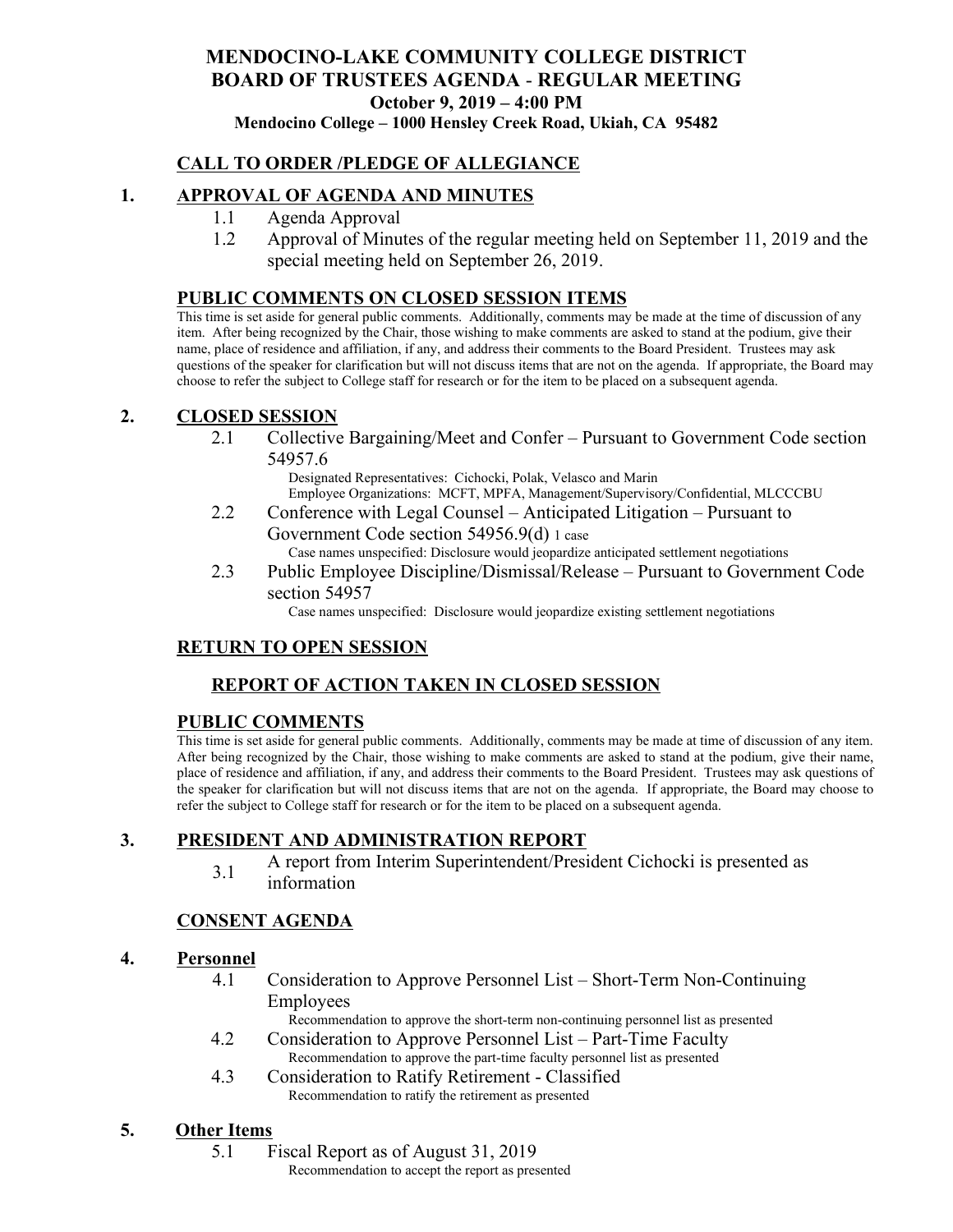- 5.2 Donations
	- Recommendation to accept the donated items as presented
- 5.3 Sale of Surplus Property Recommendation to authorize the sale of surplus property as presented
- 5.4 Academic Calendar Recommendation to adopt the 2020/2021 academic calendar

# **6. ACTION ITEMS**

- 6.1 Contracts and Agreements Quarterly Ratification Recommendation to ratify the contracts and agreements as presented
- 6.2 Mendocino College Resolution in Support of California Community College Undocumented Student Action Week – Resolution 10-19-01 Recommendation to adopt resolution 10-19-01 in support of California Community College Undocumented Student Week as presented
- 6.3 Board Policies and Revisions Second Reading Recommendation to approve the board policy as presented

# **7. PUBLIC HEARING – APPOINTMENT TO FILL TRUSTEE AREA #1 VACANCY – TIME CERTAIN – 5:15 PM**

Public Hearing to interview potential provisional board member candidate

# **8. ACTION ITEM**

8.1 Selection of Provisional Board member for Trustee Area #1 Board members vote on a provisional board member to represent Trustee area #1

# **9. OATH OF OFFICE**

The Oath of Office is administered to the newly selected provisional board member for Trustee Area #1

# **10. BIG PICTURE**

### Accreditation Update

An update report on the progress and timeline for our upcoming accreditation visit is presented by Vice President of Academic Affairs Polak as information

# **11. INFORMATIONAL ITEMS AND REPORTS**

11.1 Multi-Year Budget Projections

An update of the out year projections for the general fund unrestricted revenue and expenditures through the year 2024/25 are presented as information

- 11.2 Superintendent/President Search
	- A discussion regarding the search for the permanent Superintendent/President
- 11.3 Mendocino College Foundation, Inc.
	- Mendocino College Foundation informational report
- 11.4 Constituent Group Reports Reports from constituent groups are presented as information
- 11.5 Board Policy Additions and Revisions First Reading Revisions and additions to Board policies are presented for information and review

# **12. TRUSTEE COMMUNICATIONS**

- 12.1 Board of Trustees Self-Evaluation Board will review the board and constituent responses to the evaluation survey and establish board
- goals for the upcoming year 12.2 Trustee Reports
	-

Written and oral reports from Trustees are presented as information

### 12.3 Future Agenda Items

Board discussion about topics to be included on future agendas

# **13. ADJOURNMENT**